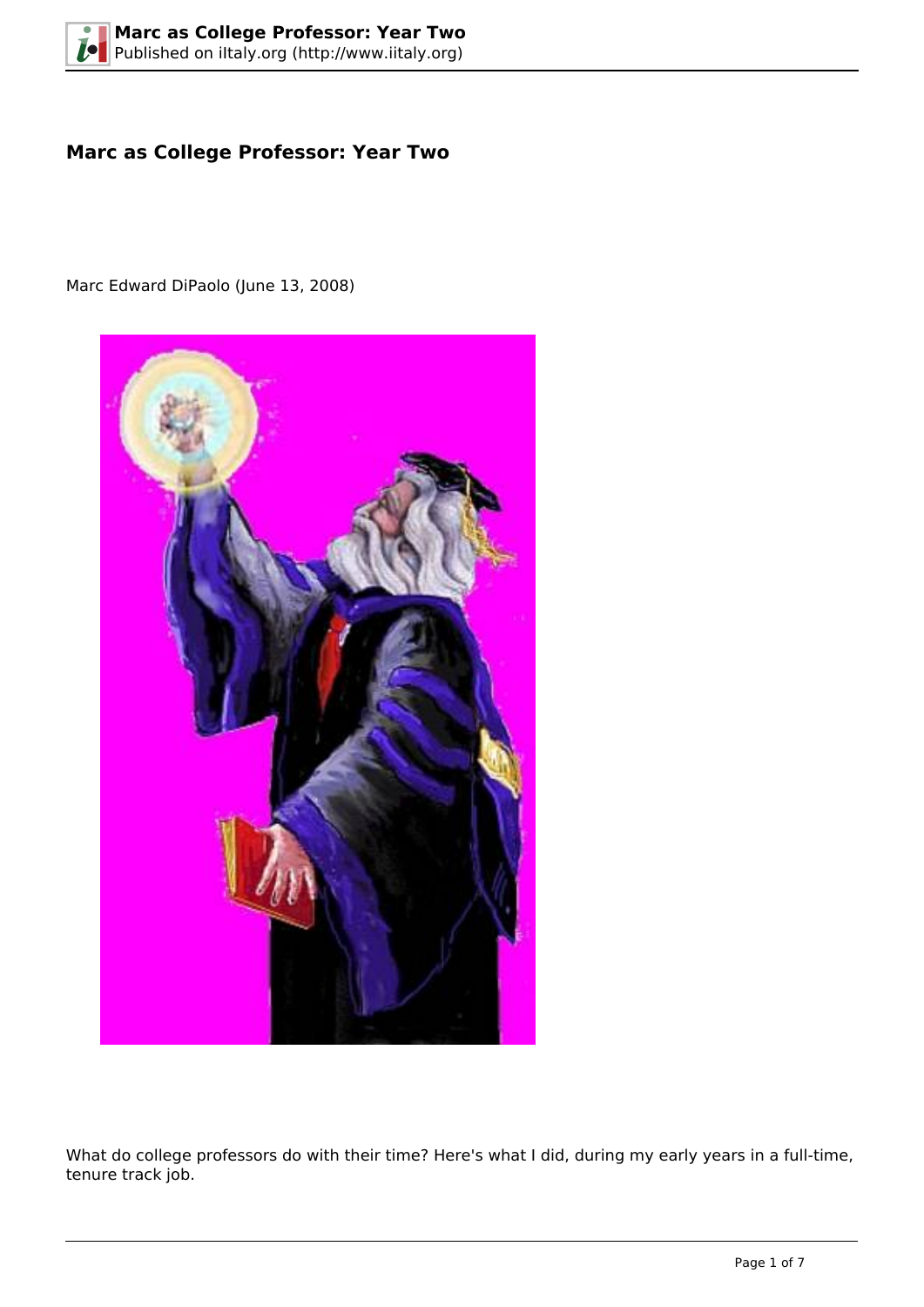

Self-Evaluation:

Marc DiPaolo Assistant Professor of Communications

January 2007

I. Introduction

During my second year at this college, my teaching and faculty governance responsibilities increased as I took on additional courses and became the chair of the Faculty Development and Research Committee. I helped form a community outreach program geared towards providing extracurricular activities and learning opportunities to the young people of the south side of the city. I also contributed to the local Literary Festival.

II. Teaching Effectiveness

Courses Taught Spring 2006:

- Com 101 Composition and Research (two sections)
- Com 122 Mass Media
- Com 132 Journalism Workshop
- Com 332 Multimedia Design and Editing
- Com 432 Newspaper Production

Eng 321 – Ethics and Tragedy Courses Taught Fall 2006:

- Coll 110 First Year Seminar
- Com 131 Writing for the Media
- Com 132 Journalism Workshop
- Com 332 Multimedia Design and Editing
- Com 362 New Media

Com 432 – Newspaper Production

Coll 390 – Foreign Films Winterim 2007:

Com 290: Special Topics: Comic Books and Super Heroes

I've really enjoyed teaching most of my courses this past year. In particular, the honors course on Foreign Films was a joy to teach. Although my comprehensive exams and my dissertation dealt with film, this was only the second time I had the opportunity to teach a film course. My first outing, Italian Films at Wagner College, was successful to the extent that I feel that I taught the class well and led excellent discussions, but I felt frustrated that the students, as a whole, loathed the material. This time out, the classroom discussions were quite good and the students were highly responsive to even the most challenging films. For example, they actually liked The Discreet Charm of the Bourgeoisie, which is one of the oddest films ever made, and had interesting comments to make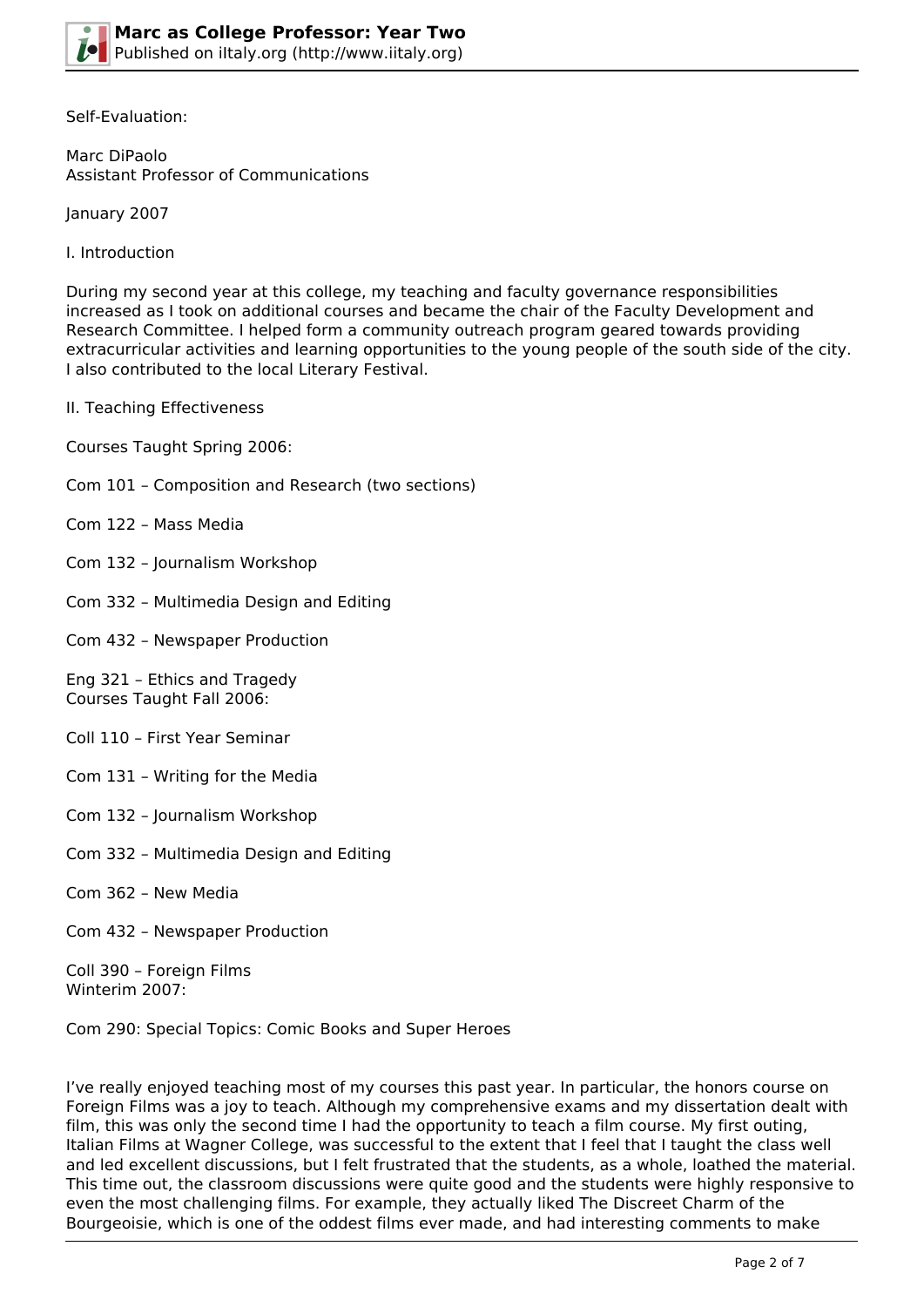

about it. I was genuinely sad when the course ended and several students expressed the same sentiments to me.

Having taught the journalism classes once last year, my sections of Writing for the Media and Newspaper Production were far better this time out. I'm not a veteran yet, but I felt that my lectures had improved, the syllabi had evolved in a positive direction, and my confidence has grown. While I felt that I had made my classes a little too easy last year, I may well have made them too difficult this time out, as several of the students chafed at the amount of reading I assigned. For example, I put six books on the reading list of Writing for the Media this time, in comparison to last year's one textbook. Consequently, I anticipate some resistance to the workload on my student Feedback Forms and on ratemyprofessor.com. Still, I feel that the class is improving and that the third time out teaching Writing for the Media will be the charm.

Meanwhile, the Ethics and Tragedy course that I helmed was easy for me to teach because we did a lot of in-class "close reading of text" exercises that ensured the students understood the esoteric language of the plays and the more obscure historical references. I am particularly good at teaching by doing in-class text-crawls, but I am not sure how often such an approach is justified in a Communication course.

While the Fall 2006 semester was largely successful, I should acknowledge that the Spring semester of 2006 saw my least successful course at this college thus far. Inspired by Toby Fulwiler's pedagogical philosophy (discussed in my last self-evaluation), I designed my Composition and Research classes as primarily in-class writing workshops and provided computers for students who did not like to write in longhand. The students were supposed to read the selections from The Conscious Reader at home and come to class ready to write their reactions in three thoughtful paragraphs on the classroom computers. The theory was that the best way to learn to write was to read a lot (at home) and to write a lot (in class). It didn't work. Unfortunately, the most of the students refused to buy the book (claiming financial difficulties) and used the computers to surf the web rather than write the papers. Discipline was a major problem – a lot of talking in class and iPod listening and Facebook/MySpace tinkering. After several weeks passed and the situation did not improve, I issued a new syllabus and taught the class in a more traditional mode. The new direction worked and the class was salvaged. I am not sure whether Fulwiler's methods are fundamentally flawed or if I tried them with the wrong group of students. Either way, I don't imagine I will attempt to use them again any time soon.

With that particular class past me, I do feel that the teaching of writing remains a real challenge. It is especially difficult when the students do not appear to have had a tradition of writing instruction in their K-12 years, and in a culture that encourages them to look up "the right answer" on Wikipedia, thereby avoiding thinking about a given issue or crafting a response to an essay question from whole cloth. Plagiarism in general has become a large problem, to the point where it is actually a frightening prospect assigning an essay or a paper to students. I have tried asking students to redo their papers on the first plagiarism offense of the semester (they often seem genuinely ignorant of what plagiarism is, just as they do not understand that downloading music/movies constitutes theft and copyright infringement) and then failing outright anyone who repeats the offense. These measures appear to be too lenient, so I am considering using the Turn It In internet services.

Perhaps the best solution to a given problem is to grade students with a rubric that demands a certain number of quoted passages and a given amount of commentary on the quotes. I have used this measure to teach journalism and have, as a result, secured much better researched articles for the school paper. While articles handed in last year tended to be editorials thinly disguised as articles without any quotes from staff, faculty, or administrators whatsoever, students are now compelled to conduct interviews before writing their articles, largely because of this rubric I have created.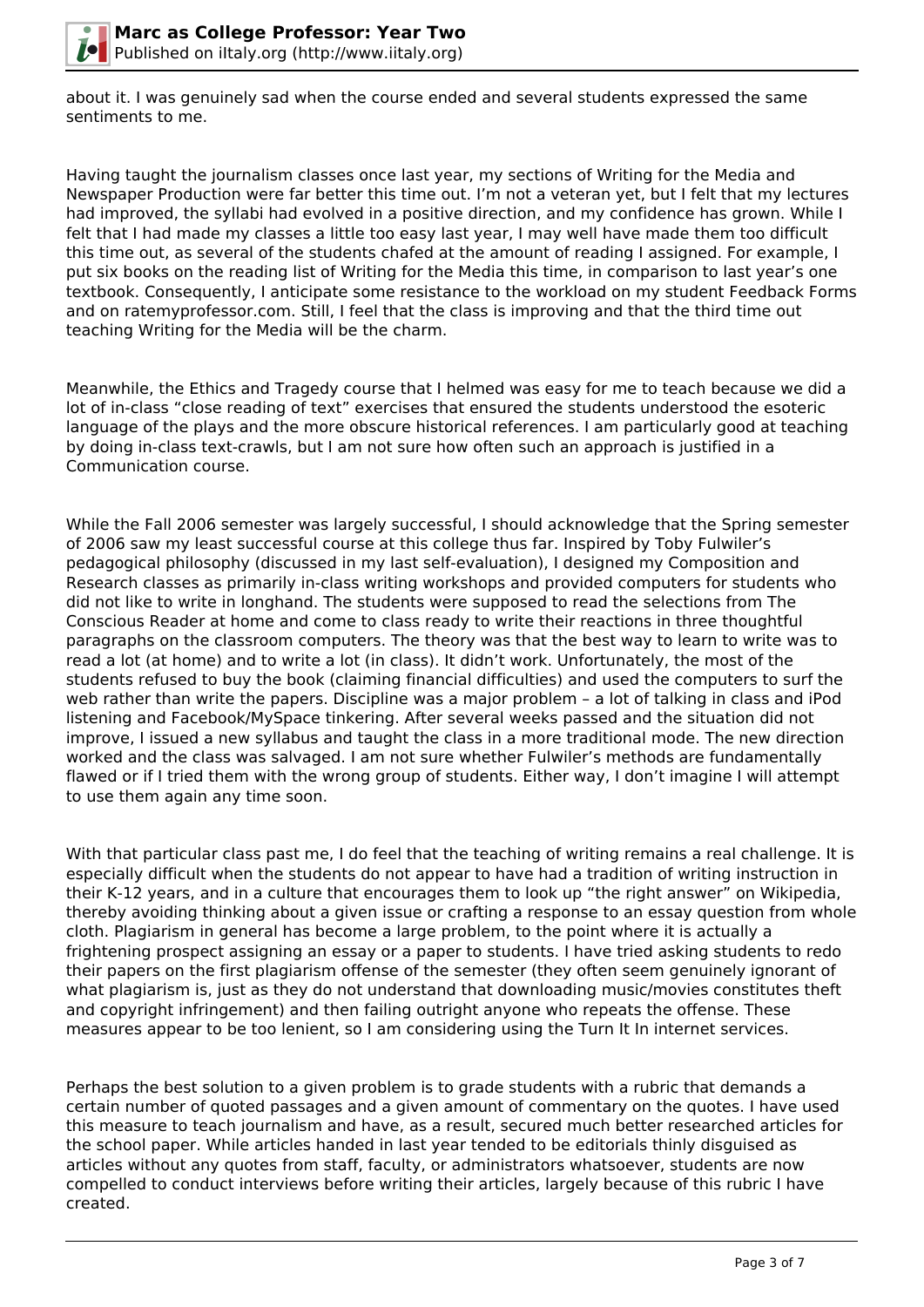So, I'm still working all this out. I'll get back to you next year with how it all goes…

III. Advising and Service to Students

I think it is safe to say that the fruits of my labor as a professor, and student organization advisor, are at their most visible whenever the school newspaper is posted online or delivered in hard copy throughout the campus. This year's staff is the first one that I picked. I was not able to choose highly seasoned reporters because I taught exclusively freshmen and seniors last year, so I have a staff of mainly sophomores. I had chosen them on the basis of their writing skills and their knowledge of campus events. Since they are good students, they are overextended – they are almost all workstudy types on CAB, SGA, and members of Sigma Tau Delta or the Philosophy Club. Consequently, the articles have been better written, but it has taken longer for the paper to come out since they have to squeeze their work on it in between various work shifts. My goal for next semester will be to maintain quality while speeding up the publishing cycle.

During my tenure, the paper has taken a strong stand against racism on campus and rampant vandalism. Vandalism in particular seems omnipresent. The dormitories are regularly vandalized, the letters of the school logo were recently stolen from the Upland Center, and over a dozen cars parked on campus had genitals and homophobic slurs scrawled over them shortly before Thanksgiving. My staff and I have worked to cover these events. We have also featured a new column, Alvernia: A Black Perspective, by an adult student (she's 30), and the SGA president has supervised the creation of a broader Multicultural section. Certain articles and columns have inspired debate and controversy on campus – especially the first Black Perspective column – but the general perception is that the paper has adopted a certain edge, and a willingness to cover "bad news" that it has not had previously. The reaction from the faculty has been strongly positive on this score. I am pleased to hear it, even though I am not out to be edgy for the sake of being edgy. Since I have sensed increased interest from the students, who say they are more likely to read the paper these days, and support from the faculty, I would like to maintain this general sense of "readership" good will by holding the students to higher standards of journalistic integrity and accuracy. In a recent letter to the editor, an alumnus scolded The Alvernian for sensationalism and said, "Yes, report the news – but report it responsibly." That has been my goal and it will continue to be my goal.

IV. Scholarly Research and Creative Work

## A) Scholarship and Teaching

Interestingly, while some might worry that scholarship and service to the profession distract faculty from their students at a teaching-centered college, I have found this year that my scholarly work has helped improve my lessons and my grasp of the field. In fact, the work I have done as a book reviewer for CHOICE Magazine has helped my New Media course in particular. I have been kept up-todate with all of the most recent Cyber Culture scholarship, and have reviewed books by luminaries in the field such as Ellen Seiter. I have been able to incorporate much of what I have learned into my lectures. Even my failed attempt at getting a "Super Hero" anthology book published last year has led to my writing an academic book on comic books as commentaries on "the war on terror" AND I have used my research for this book as the basis for a Winterim course on super heroes and comic books. So intellectual work, no matter how seemingly elitist, does indeed find its way back to the students after all!

## B) Conferences

I gave a presentation on "Batman as Terrorist, Technocrat, and Feudal Lord in the Comic Books and Film Adaptations" at March's North Eastern MLA conference in Philadelphia. With luck, the speech will be published by McFarland and Company in a book called Heroes and Home Fronts, edited by Lisa DeTora. I also attended a conference on grant-writing sponsored by the National Endowment for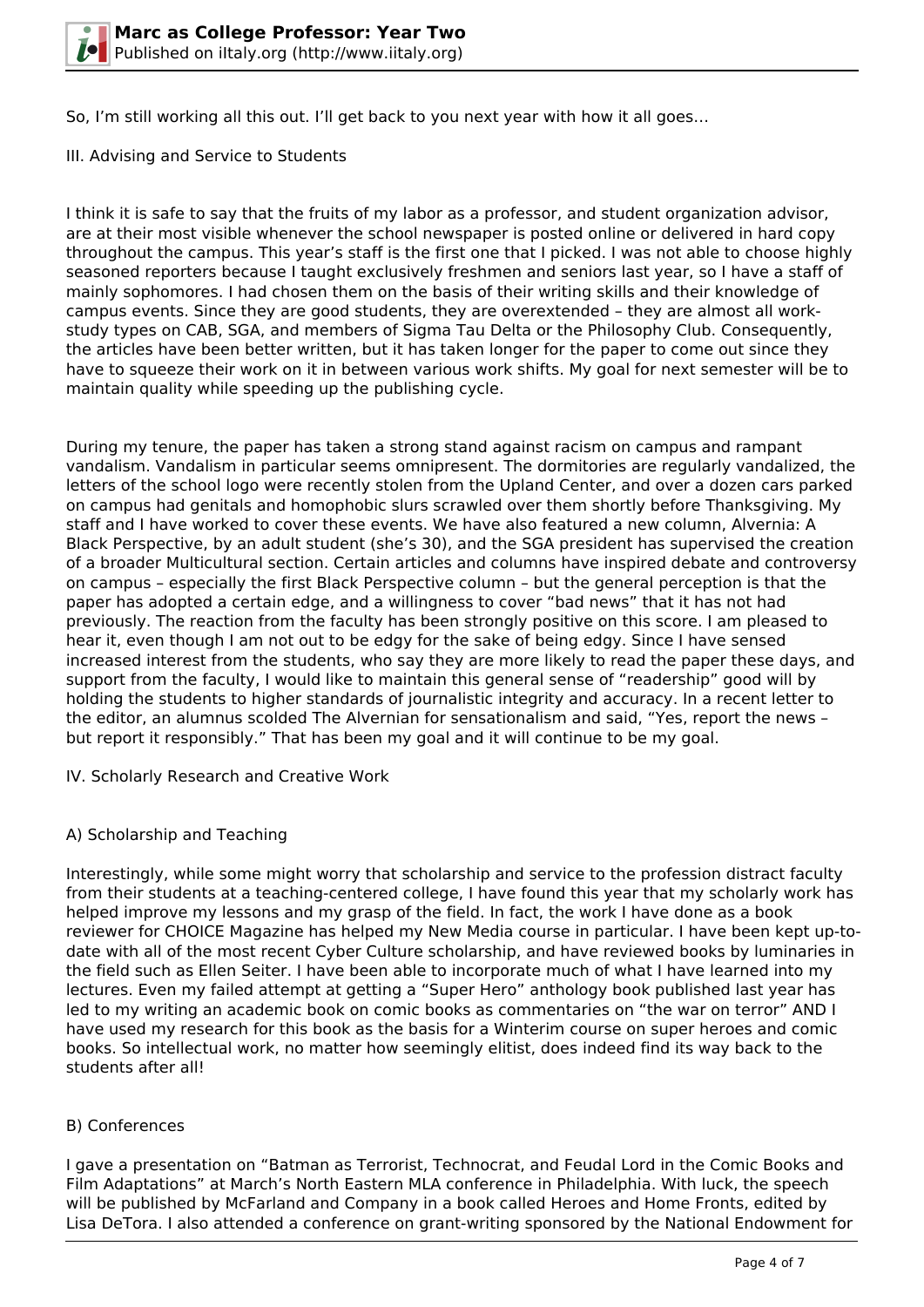

the Humanities held at Muhlenberg College and discovered that I was eligible to apply for exactly 0 grants. Oh, well…

## C) Editing The Conscious Reader

A brief edition of The Conscious Reader is slated for publication January 5, 2007. I was working on it throughout the Fall 2006 semester.

#### D) Other Publishing Endeavors

My goal for this semester was simple. Publish. Publish. Publish. So I submitted an array of proposals in response to a variety of Calls for Papers (or CFPs) out of the Penn State Listserv. The proposals were all for chapters in themed anthologies edited by professors at other colleges and universities. A number of my proposals were accepted, putting me in the position of having to write my essays in a great hurry during the course of the semester. Fortunately, I completed all of the essays in question and submitted them all on time. As a result, there is a good chance that my name will appear in the table of contents of no less than four books next semester in addition to on the cover of The Conscious Reader:

"'ITALIANS' KNOW NOTHING OF LOVE: THE MARX BROTHERS AS GUARDIAN ANGELS OF YOUNG LOVERS IN JEOPARDY." 100 Years of the Marx Brothers. Edited by Joe Mills. Cambridge Scholars Press.

"VAMPIRES" and "SERGIO LEONE" entries in The Encyclopedia of Religion and Film. Edited by Eric Mazur. London: Greenwood Press.

"BATMAN AS TERRORIST, TECHNOCRAT, AND FEUDAL LORD IN THE COMIC BOOKS AND FILM ADAPTATIONS." Heroes and Home Fronts. Edited by Lisa DeTora. McFarland and Company.

"WONDER WOMAN AS WORLD WAR II VETERAN, CAMP FEMINIST ICON, AND SEX SYMBOL." The Amazing Transforming Superhero. Edited by Terrence Wandtke. McFarland and Company.

I am also working on getting my dissertation published as a book. Peter Lang has expressed an interest and has sent the manuscript off to a reviewer. Fingers crossed.

#### E) Areas of Academic Interest

As a generalist with interdisciplinary interests and a foot in both the English and Communications fields, my scholarly interests are highly diverse and often evoke a certain amount of surprise. (For example, my dissertation is about Jane Austen and I am now writing about Batman. Many people find this juxtaposition odd, if not outright funny.) Because my writing interests are diverse, I predict that there will be a certain amount of pressure placed upon me to find an easily graspable "summation" – or "high-concept phrase" – to attach to my body of work, demonstrating continuity from one essay/book to another. I dislike defining myself, and I do not want such pressure to stifle my generalist leanings or force me to prematurely pigeonhole myself. However, I understand that it is critical that I find a certain theme that unites my work. Although I may change my scholarly leanings in the future, I have determined that the following two themes have recurred in my work thus far:

1) I have an interest in the process of enculturation, both from the perspective of new immigrants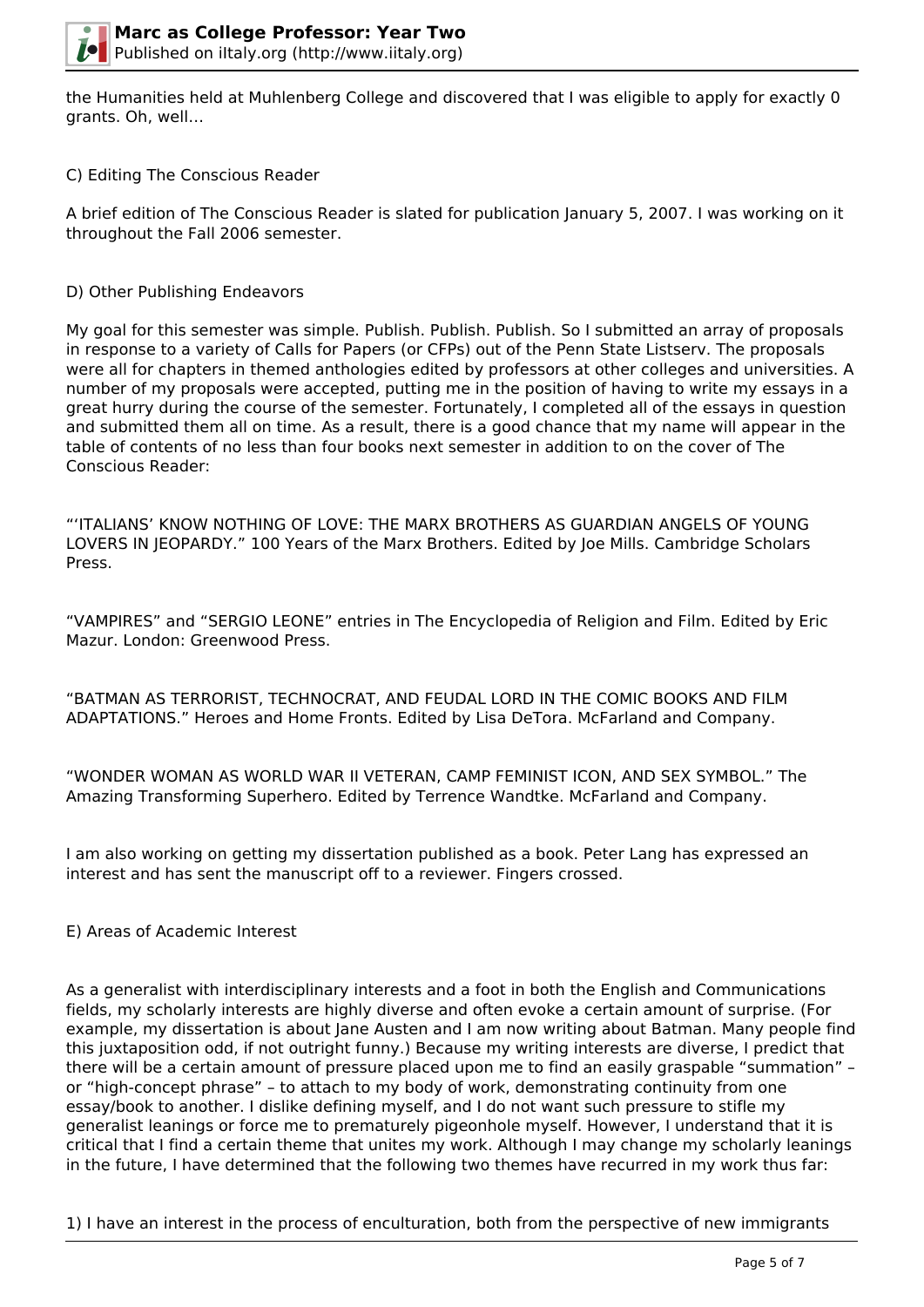

and those who are descendants of immigrants who arrived at Ellis Island. This interest informs my scholarship on the portrayal of Roman Catholics (particularly Italian and Hispanic) in film, and my writings on super hero comic books, which were created by Jewish immigrants. In the future, I will likely write about Italian role models (how I prefer Columbo and Rocky to the gangsters in The Sopranos) in film and on television. I have already written about the view that director Sergio Leone presents of Catholicism and the Mexican-American experience in his films, and I hope to see that article published in The Encyclopedia of Religion in Film.

2) Adaptation theory, which concerns storytelling technique and how changes in content and narrative form influence both the central themes of a given story and potential reader response. My dissertation covers novel-to-film adaptation, and focuses on Jane Austen. My Batman paper covers comics-to-film adaptation. In the future, I hope to write about fairy tale adaptations, plays-to-operas (such as Verdi's Il Trovatore as an adaptation), and the King Arthur legend as an inspiration for the television series Babylon 5. While these specific essays may never be written or published, my interest in adaptation will likely remain constant.

V. Service to the College

A) Faculty Development & Research: I was elected as a member-at-large to the D&R Committee at the end of the Spring 2006 semester. Two-thirds of the way into the Fall semester, the chair of the committee was compelled to resign for family reasons. Since I was the only remaining member who could be the chair (two other members were chairs of other committees and the third member had exceeded his term limits as chair of D&R), I became the chair. I'm still learning the ropes. I'll have more to say on this score next January. Also, I am now on the Executive Committee.

B) The Literary Festival: I offered a lecture called "The Politics of Horror Films." At once academic and fun, it played to a full house, including community members who read a preview piece on the talk in the local newspaper.

C) Organized a classical music concert in conjunction with the music department. The concert featured clarinetist Stacey Miller, an Eastman alumnus, a doctoral candidate at Stony Brook, and my fiancé.

D) 2008 Association of Franciscan Colleges and Universities Conference: I have volunteered to help organize it.

F) Donated several books to the school library. Most were useful, scholarly, and

welcome. However, my collection of James Bond books was returned to me.

G) The Writers' Series. I am writing my autobiography (in installments) and reading it (in installments) during Dr. Bierowski's monthly forum at the library on Friday afternoons at 1. This material has all, eventually, found its way into my blog, The Adventures of Italian-American Man. If not for the Writers' Series, there would be no blog.

VI. Service to the Profession

A) Reviewer for CHOICE magazine.